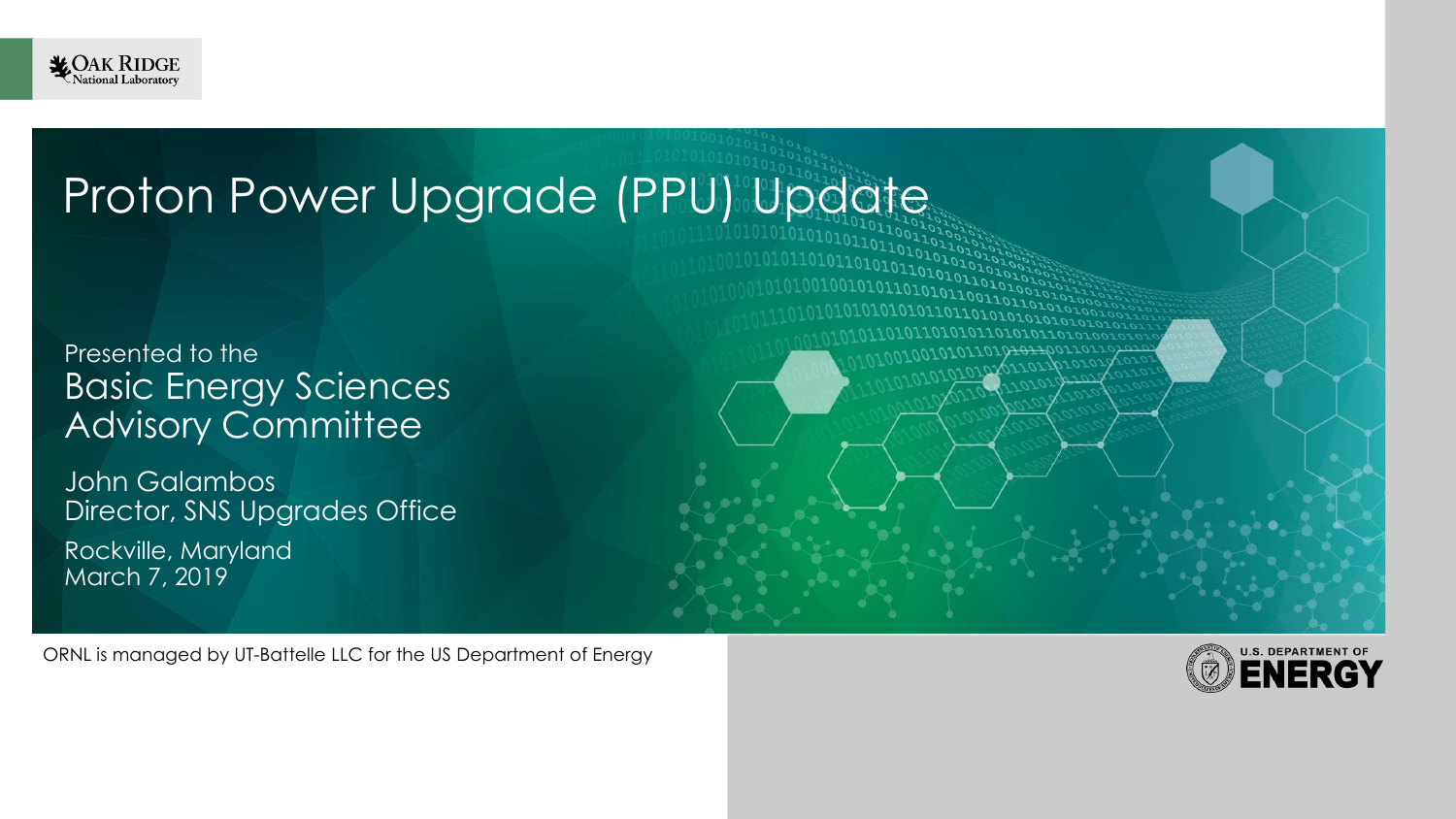# Project motivation: Key science drivers

- PPU science drivers respond to grand challenges identified in DOE workshop reports
	- Non-equilibrium processes in active soft matter
	- Complex and dynamic biological systems
	- Highly entangled quantum states of matter
	- Liquid-solid reactions
	- Proton transfer processes
	- Chemical reactions at interfaces
	- Materials for extreme conditions
	- Interfacial science under non-equilibrium conditions
- PPU and the Second Target Station (STS) will ensure US researchers access to leading neutron science capabilities in the US

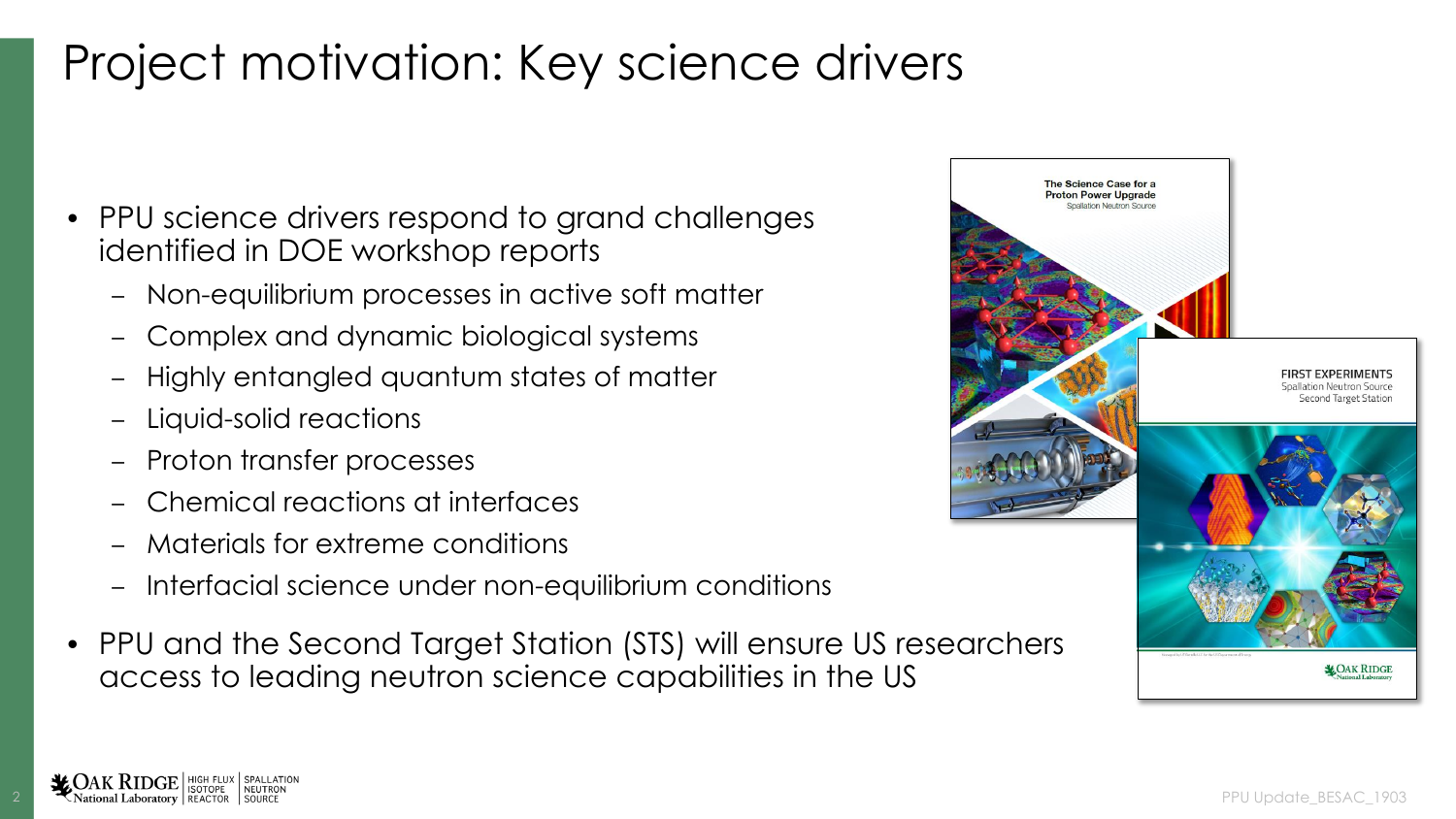## Machine design concept

- PPU doubles SNS proton beam capability from 1.4 MW to 2.8 MW
	- 2 MW to First Target Station (FTS), 0.8 MW to STS
	- 30% energy increase, 50% current increase
	- Largely an extension of existing accelerator technology
	- Leverages built-in upgrade provisions

| Key performance parameter                | <b>Threshold</b>                      | <b>Objective</b>                      |
|------------------------------------------|---------------------------------------|---------------------------------------|
| Beam power on target (MW)                | 1.7                                   | 2.0                                   |
| Beam energy (GeV)                        | 1.25                                  | 1.3                                   |
| Target operation without failure (hours) | $1250 \times 1.7$ MW                  | $1250 \times 2.0$ MW                  |
| Stored beam in ring (ppp)                | $1.6 \times 10^{14}$ at<br>$1.25$ GeV | $2.24 \times 10^{14}$ at<br>$1.3$ GeV |
| Number of installed PPU cryomodules      | 6                                     |                                       |

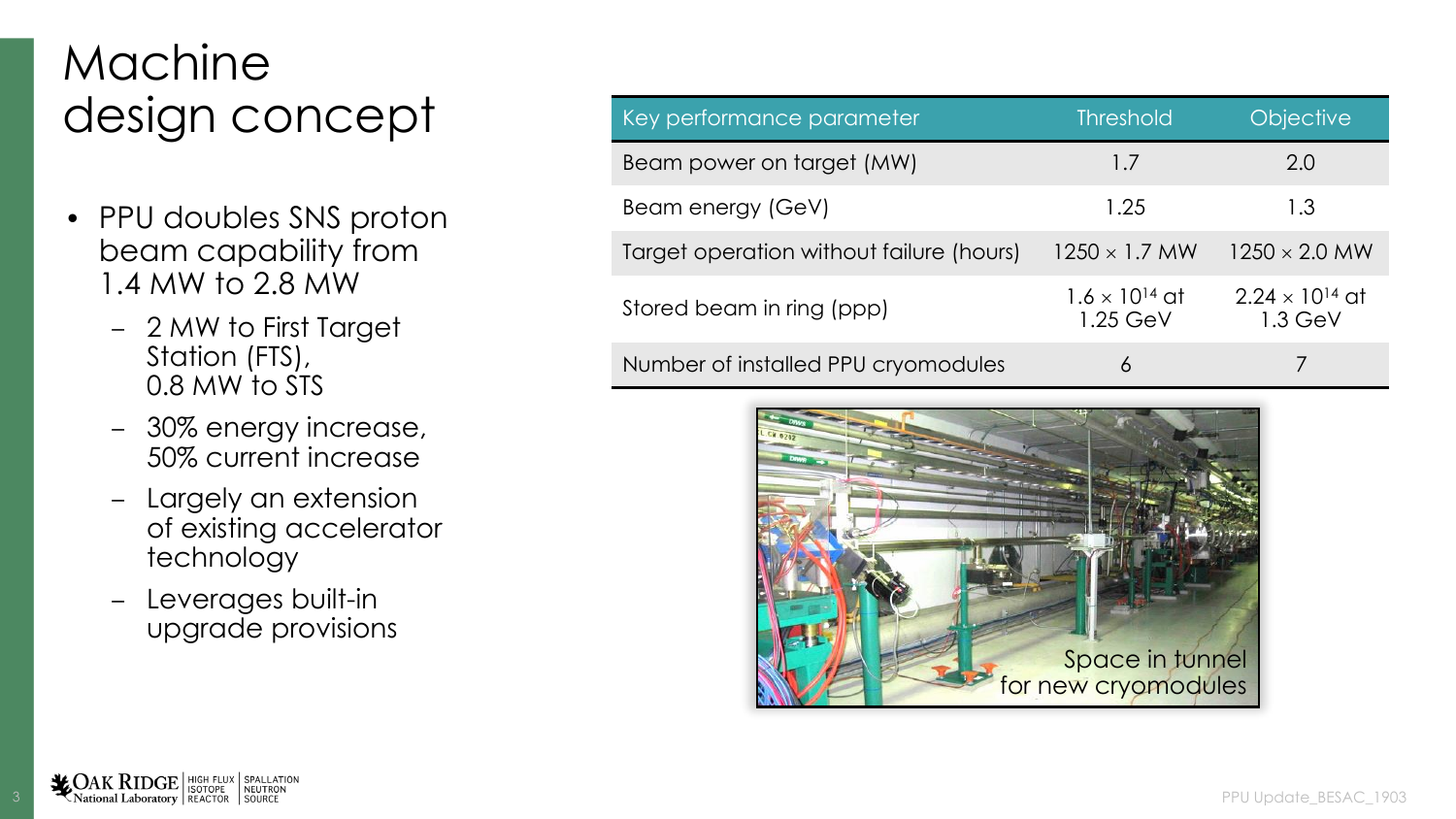### Project scope

#### Superconducting linac (with JLab): 7 cryomodules



Ring (with FNAL): Injection, extraction



RF: Upgrade existing linac RF, RF for new cryomodules



#### Basis for WBS structure



Target: 2 MW target vessel, support system upgrades



Conventional facilities: Klystron gallery, transfer line stub for STS

 $\sum_{\text{National Laboratory}}$  High Flux | Spallation<br>
National Laboratory | REACTOR | SOURCE | SOURCE | SOURCE | SOURCE | SOURCE | SOURCE | SOURCE | SOURCE | SOURC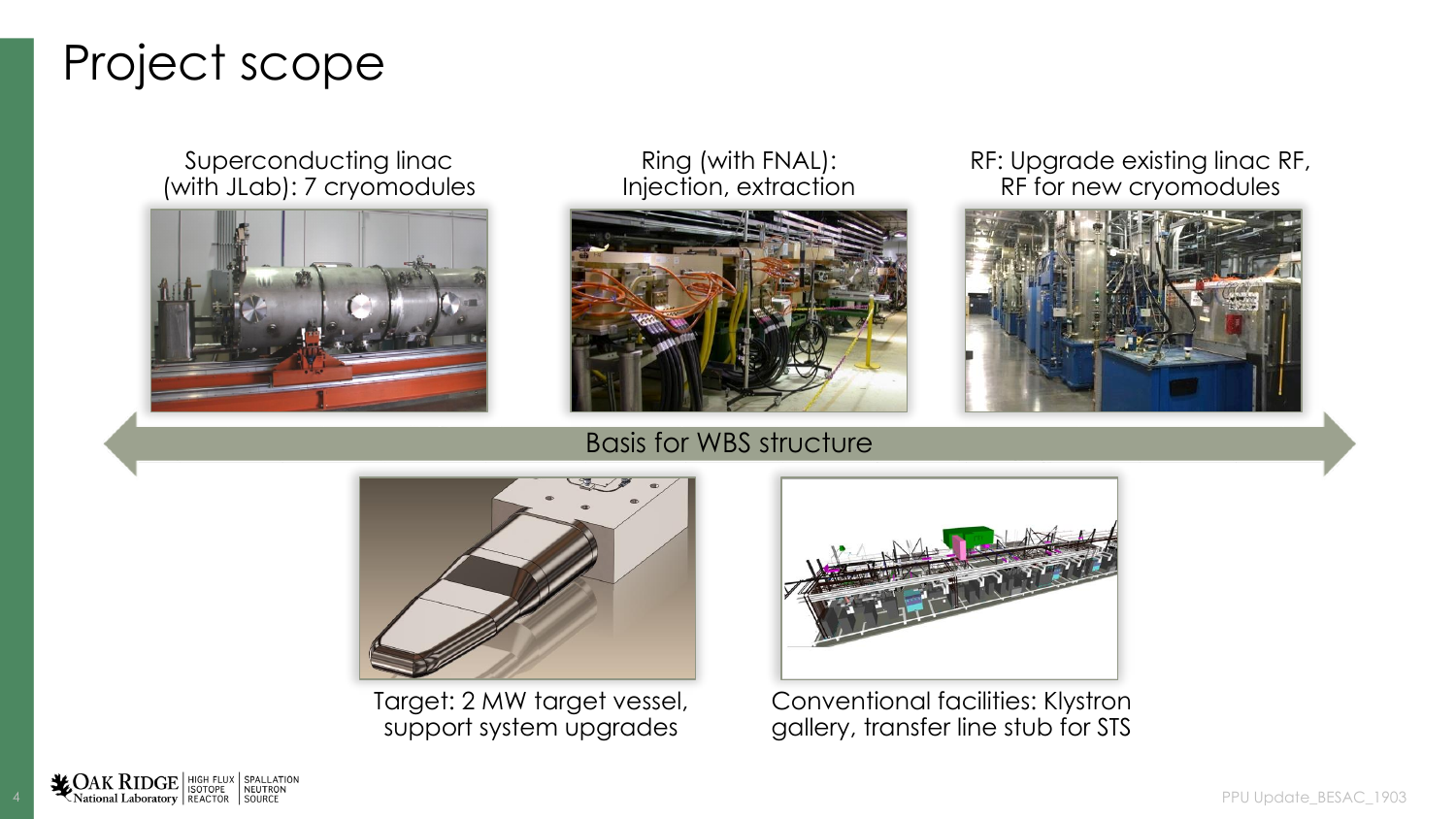#### PPU timeline CD plans are dependent on funding availability

- PPU will minimize user impact, with only one extended outage in 2023
- As PPU installs equipment, beam power will gradually be increased
- TPC estimate at CD-3a is \$239M

| <b>Level 1 Milestone</b>                  | <b>Date</b>       | <b>Comments</b>               |
|-------------------------------------------|-------------------|-------------------------------|
| CD-0, mission need                        | January 2009      | Approved                      |
| CD-1, cost range<br>alternative selection | <b>April 2018</b> | Approved                      |
| CD-3a, long lead<br>procurement           | October 2018      | Approved                      |
| CD-2, performance<br>baseline             | Q1 2020           |                               |
| CD-3, start of<br>construction            | Q1 2021           |                               |
| CD-4, project<br>completion               | Q3 2027           | Early completion:<br>Mid-2024 |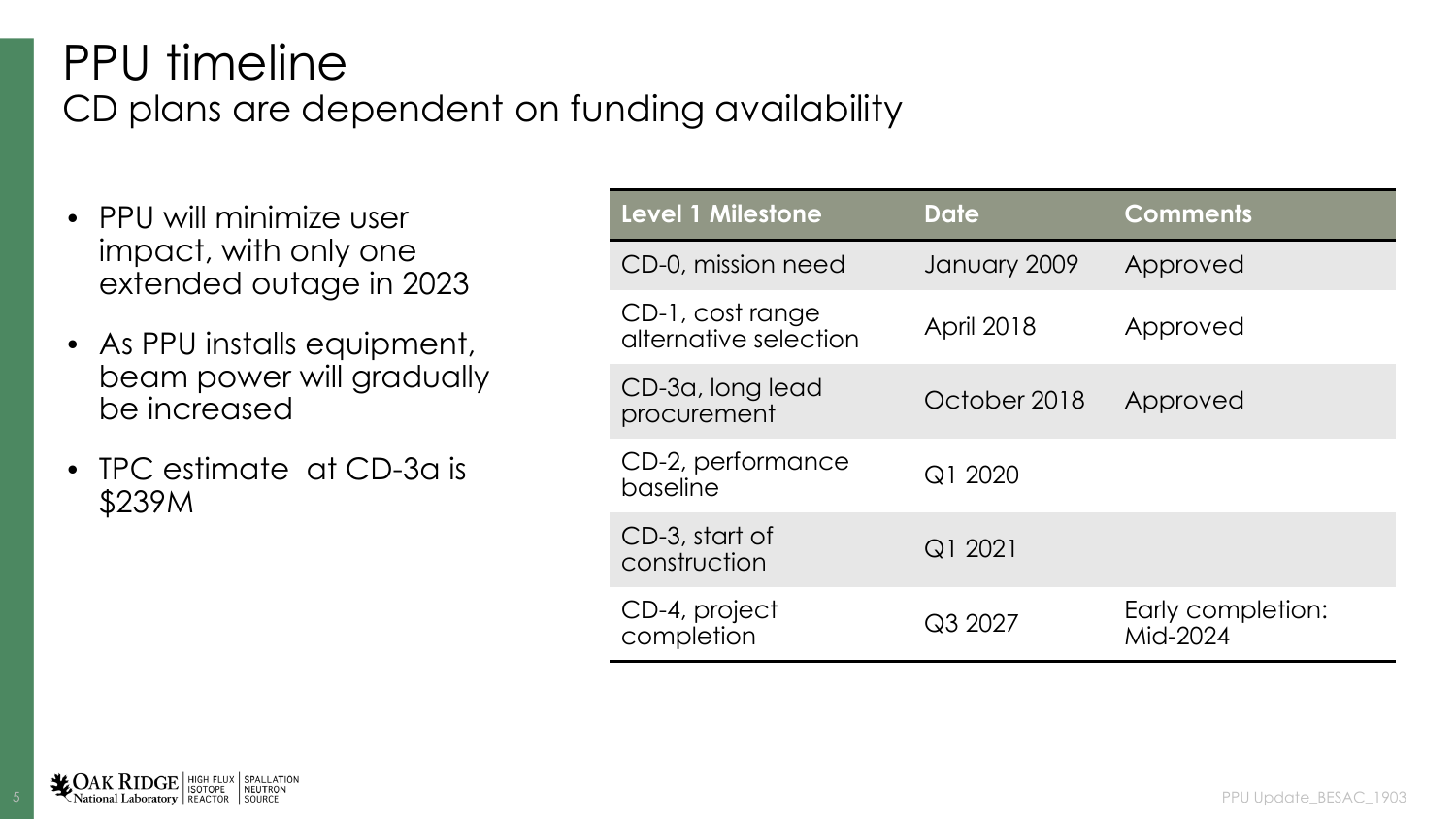## Recent progress

#### Accelerator systems

- Long lead procurement for superconducting cavities placed
- High power RF equipment design and testing under way



RF high voltage modulator undergoing heat test

#### Target systems

- Testing gas injection techniques to mitigate target damage
- Upgraded full-scale mercury Target Test Facility



Upgraded Target Test Facility

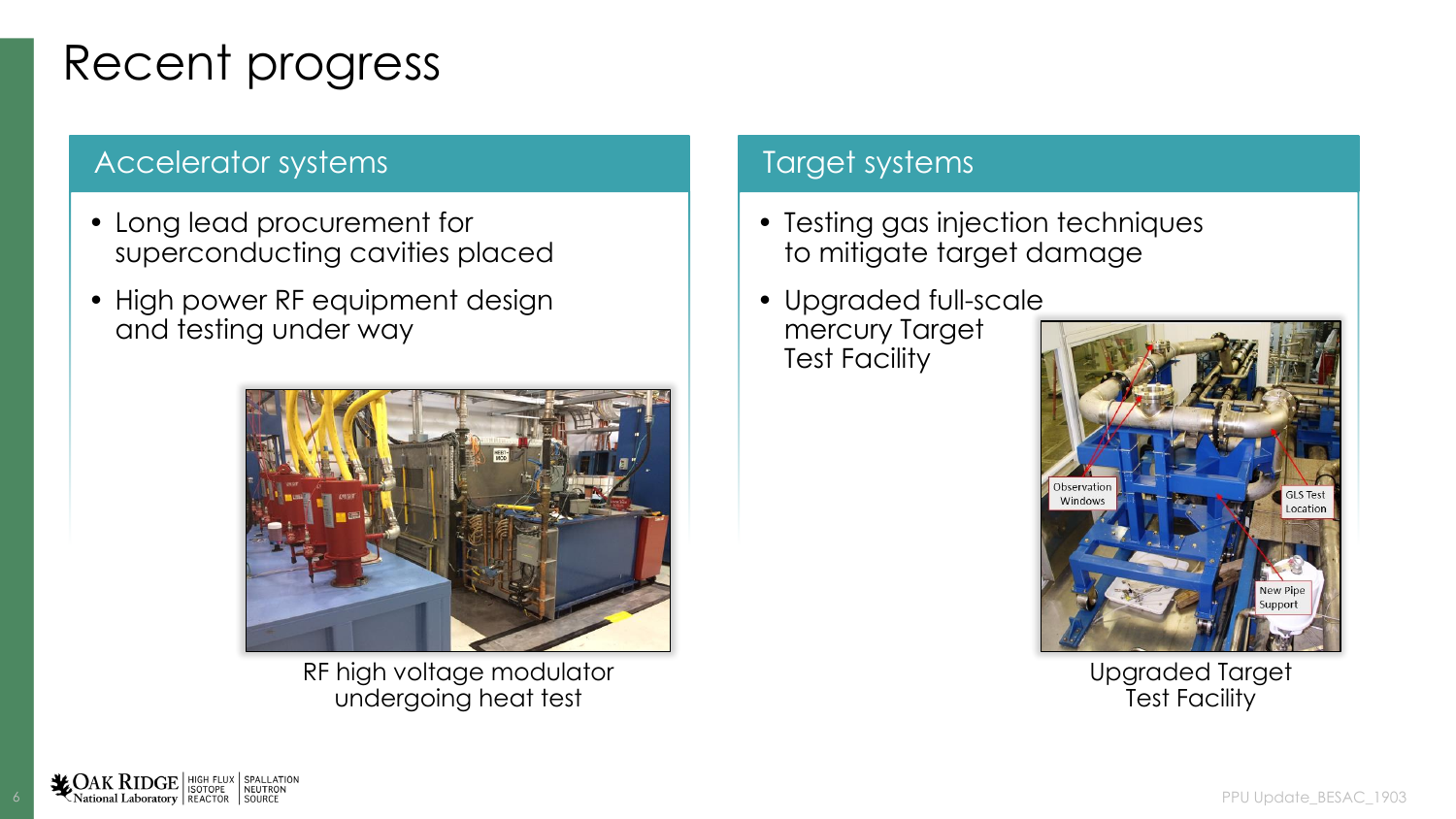### One year forecast

Finalize cryomodule and high power RF designs / initiate procurements



#### Finalize target gas injection development



#### Complete klystron gallery final design / initiate construction